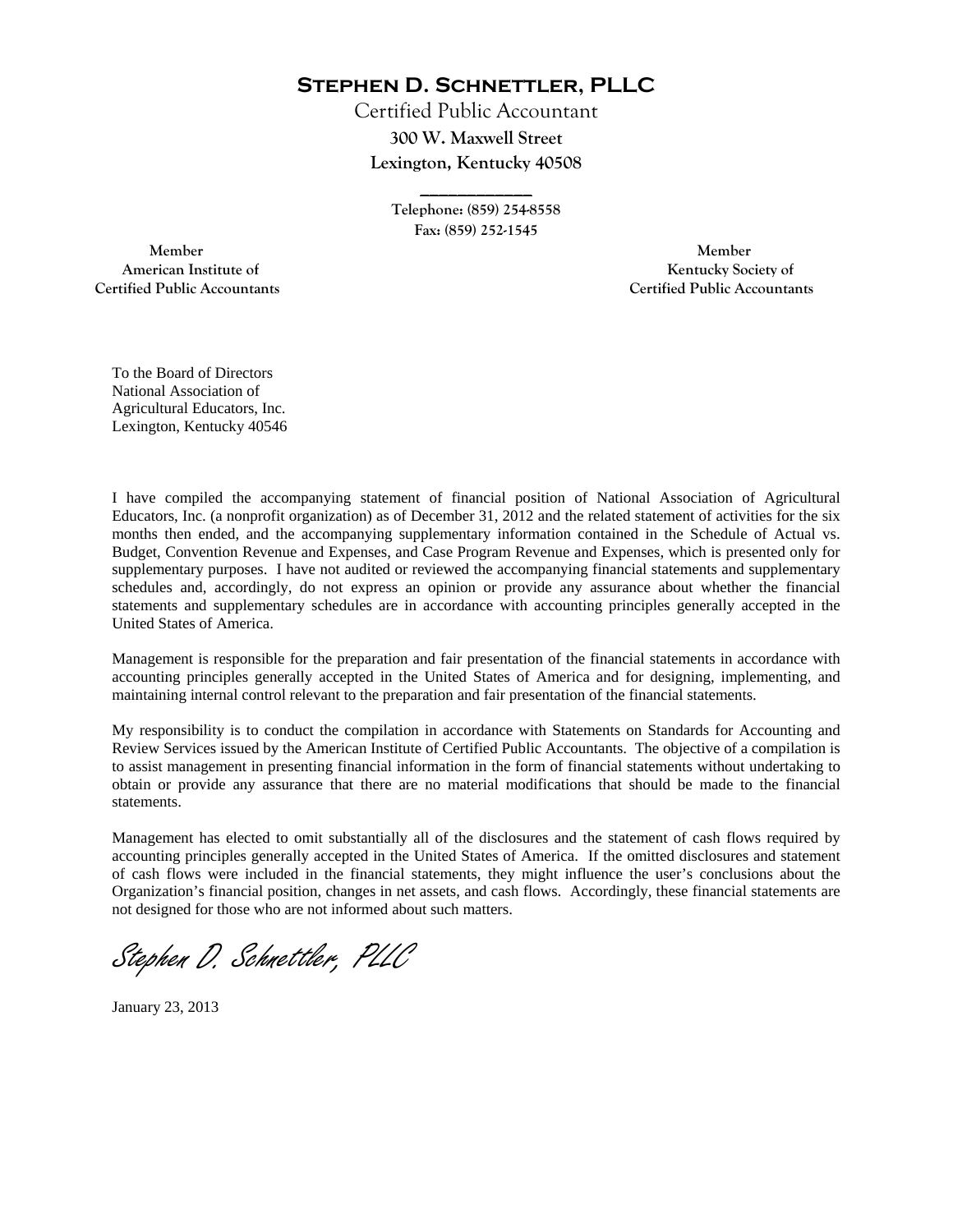# NATIONAL ASSOCIATION OF AGRICULTURAL EDUCATORS, INC. **Statement of Financial Position** December 31, 2012

| <b>ASSETS</b>                         |                 |
|---------------------------------------|-----------------|
| Cash on deposit                       | \$<br>9,537     |
| Investments - operating fund          | 438,469         |
| Investments - life membership fund    | 159,321         |
| Investments - reserve fund            | 85,724          |
| Accounts receivable                   | 361,095         |
| Prepaid expenses                      | 7,729           |
| Property and equipment - CASE         | 950             |
| Property and equipment                | 12,780          |
| <b>TOTAL ASSETS</b>                   | \$<br>1,075,605 |
| <b>LIABILITIES AND NET ASSETS</b>     |                 |
| <b>LIABILITIES</b>                    |                 |
| Accounts payable                      | \$<br>77,642    |
| Accrued leave payable                 | 26,290          |
| Other current liabilities             | 2,104           |
| <b>TOTAL LIABILITIES</b>              | 106,036         |
| <b>NET ASSETS</b>                     |                 |
| Unrestricted net assets:              |                 |
| Current operation                     | 694,247         |
| Board designated for special purposes | 157,411         |
| Temporarily restricted net assets     | 1,252           |
| <b>CASE Project</b>                   | 116,659         |
| <b>TOTAL NET ASSETS</b>               | 969,569         |
| TOTAL LIABILITIES AND NET ASSETS      | \$<br>1,075,605 |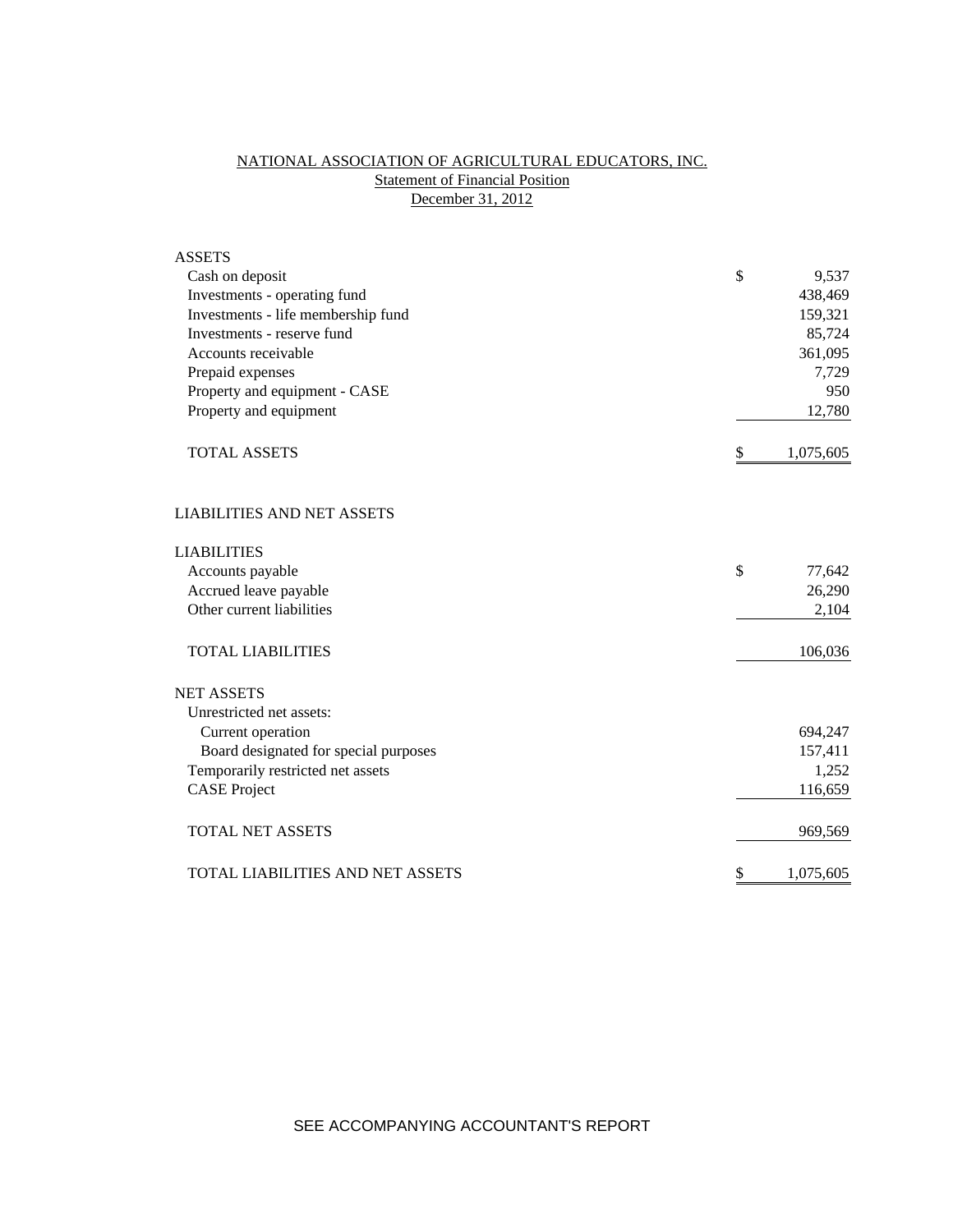## NATIONAL ASSOCIATION OF AGRICULTURAL EDUCATORS, INC. **Statement of Activities** For the Six Months Ended December 31, 2012

|                                       |         | Unrestricted   |    |            |             |    |         |    |           |
|---------------------------------------|---------|----------------|----|------------|-------------|----|---------|----|-----------|
|                                       | Current |                |    | Board      | Temporarily |    | CASE    |    |           |
|                                       |         | Operations     |    | Designated | Restricted  |    | Project |    | Total     |
| Revenue, Gains and Losses             |         |                |    |            |             |    |         |    |           |
| Membership dues                       | \$      | 314,450        | \$ | 4,080      | \$          | \$ |         | \$ | 318,530   |
| Convention registration               |         | 54,132         |    |            |             |    |         |    | 54,132    |
| Sponsorship and awards                |         | 17,700         |    |            |             |    |         |    | 17,700    |
| Merchandise sales                     |         | 3,225          |    |            |             |    |         |    | 3,225     |
| Contributions                         |         |                |    |            | 500         |    |         |    | 500       |
| Management fees                       |         |                |    |            |             |    |         |    |           |
| Net realized and unrealized           |         |                |    |            |             |    |         |    |           |
| gains (losses) on securities          |         | 27,343         |    |            |             |    |         |    | 27,343    |
| Interest and dividends                |         | 1,411          |    |            |             |    |         |    | 1,411     |
| FFA Foundation projects               |         | 108,719        |    |            |             |    |         |    | 108,719   |
| CASE Program income                   |         |                |    |            |             |    | 591,363 |    | 591,363   |
| Other income                          |         | 188,471        |    |            |             |    |         |    | 188,471   |
| Total Revenue, Gaines and Losses      |         | 715,451        |    | 4,080      | 500         |    | 591,363 |    | 1,311,394 |
| Net Assets Released from Restrictions |         |                |    |            |             |    |         |    |           |
| Total Revenue, Gains and Losses       |         |                |    |            |             |    |         |    |           |
| and Reclassifications                 |         | 715,451        |    | 4,080      | 500         |    | 591,363 |    | 1,311,394 |
| <b>Expenses</b>                       |         |                |    |            |             |    |         |    |           |
| General expenses                      |         | 481,362        |    |            |             |    |         |    | 481,362   |
| FFA Foundation projects               |         | 69,636         |    |            |             |    |         |    | 69,636    |
| <b>CASE Program expenses</b>          |         | $\overline{a}$ |    |            |             |    | 557,230 |    | 557,230   |
| Convention expenses                   |         | 22,485         |    |            |             |    |         |    | 22,485    |
|                                       |         |                |    |            |             |    |         |    |           |
| Total expenses                        |         | 573,483        |    |            |             |    | 557,230 |    | 1,130,713 |
| INCREASE (DECREASE) IN NET ASSETS     |         | 141,968        |    | 4,080      | 500         |    | 34,133  |    | 180,681   |
| NET ASSETS AT BEGINNING OF PERIOD     |         | 552,279        |    | 153,331    | 752         |    | 82,526  |    | 788,888   |
| NET ASSETS AT END OF PERIOD           | \$      | 694,247        | \$ | 157,411    | \$<br>1,252 | \$ | 116.659 | \$ | 969,569   |

SEE ACCOMPANYING ACCOUNTANT'S REPORT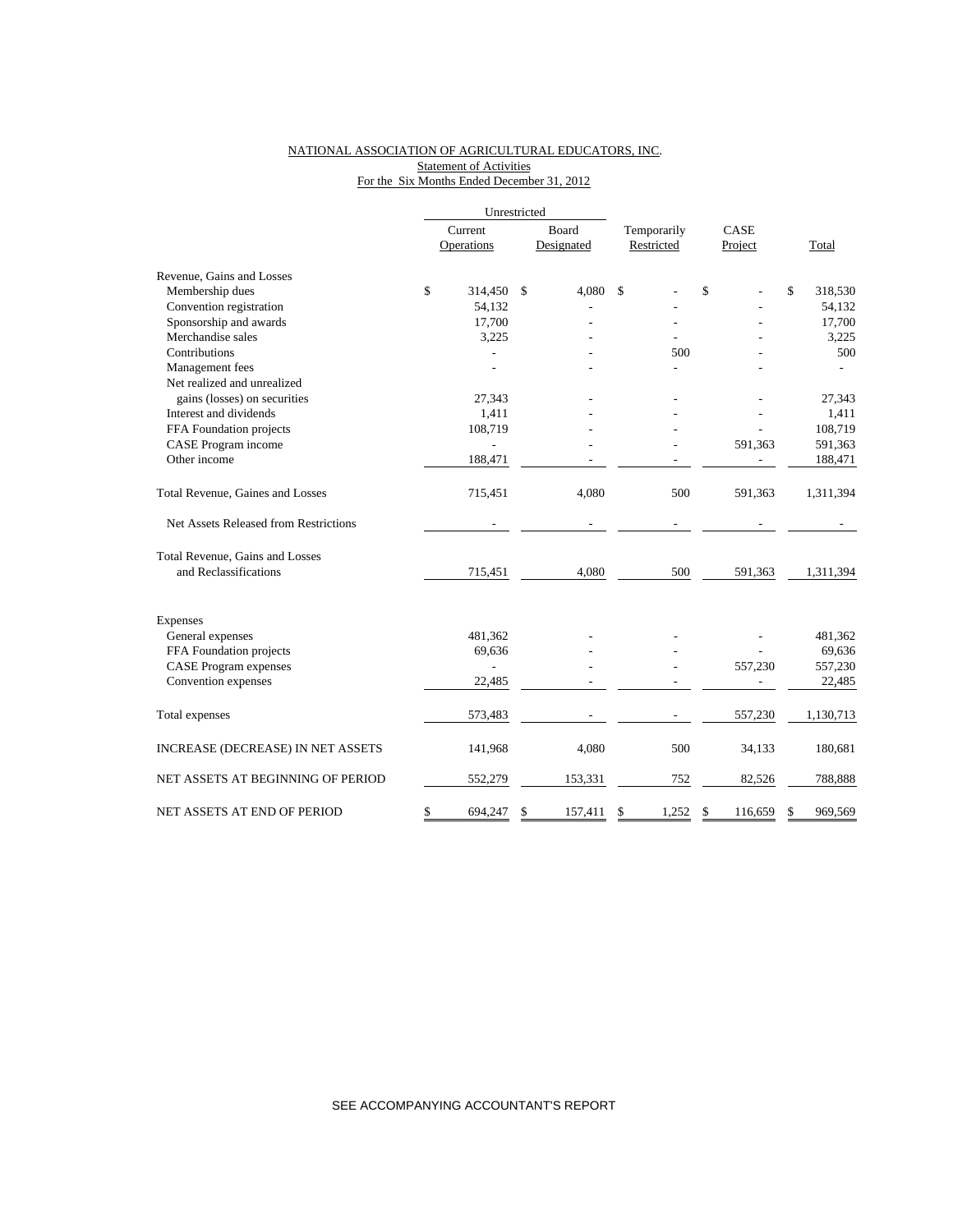### NATIONAL ASSOCIATION OF AGRICULTURAL EDUCATORS, INC. For the One and Six Months Ended December 31, 2012 Schedule of Actual vs. Budget

|                                                       | <b>MONTH</b><br><b>ACTUAL</b> | MONTH<br><b>BUDGET</b>   | MONTH<br><b>\$VARIANCE</b> | YEAR TO DATE<br><b>ACTUAL</b> | YEAR<br><b>BUDGET</b>    | YEAR<br><b>SVARIANCE</b> |
|-------------------------------------------------------|-------------------------------|--------------------------|----------------------------|-------------------------------|--------------------------|--------------------------|
| <b>REVENUE</b>                                        |                               |                          |                            |                               |                          |                          |
| Member dues                                           | \$<br>17,725                  | \$<br>32,194             | \$<br>$(14, 469)$ \$       | 307,280                       | \$<br>386,325            | \$<br>(79, 045)          |
| Corporate membership dues                             | 4,500                         | 2,375                    | 2,125                      | 11,250                        | 28,500                   | (17,250)                 |
| <b>NSTA Dues</b>                                      | Ĭ.                            | ÷,                       |                            |                               |                          |                          |
| Delmar scholarships                                   | ٠                             | 625                      | (625)                      | ä,                            | 7,500                    | (7,500)                  |
| Foundation management fees                            |                               | 7,500                    | (7,500)                    | $\overline{a}$                | 90,000                   | (90,000)                 |
| MBNA affinity credit card program                     |                               | ٠                        | $\overline{a}$             |                               |                          | $\overline{a}$           |
| Toyota vehicle lease management fee                   |                               | $\overline{\phantom{a}}$ | L,                         |                               |                          |                          |
| Interest and dividends                                | $\mathbf{2}$                  | 833                      | (831)                      | 978                           | 10,000                   | (9,022)                  |
| Net realized and unrealized                           |                               |                          |                            |                               |                          |                          |
| gains (losses) on securities                          | ÷,                            | 2,583                    | (2, 583)                   | 27,343                        | 31,000                   | (3,657)                  |
| Merchandise sales                                     | 683                           | 708                      | (25)                       | 3,225                         | 8,500                    | (5,275)                  |
| Investment income, Life Fund                          | $\overline{a}$                | 333                      | (333)                      | 433                           | 4,000                    | (3, 567)                 |
| Contributions, Legislative Fund                       | ٠                             | ×.                       | ٠                          | 500                           | ٠                        | 500                      |
| Miscellaneous income                                  | ÷,                            | 500                      | (500)                      | L,                            | 6,000                    | (6,000)                  |
| Scholarship raffle proceeds                           |                               | 167                      | (167)                      |                               | 2,000                    | (2,000)                  |
| National Teach Ag Campaign                            | 9,204                         | $\sim$                   | 9,204                      | 36,522                        | 90,000                   | (53, 478)                |
| Teacher crisis fund                                   | 800                           | ٠                        | 800                        | 4,590                         | $\overline{\phantom{a}}$ | 4,590                    |
| <b>BFRDP</b> Grant                                    | ÷,                            |                          | $\sim$                     |                               | $\overline{\phantom{a}}$ | ÷.                       |
| AEM business manager stipend                          |                               | 333                      | (333)                      |                               | 4,000                    | (4,000)                  |
| GMAC SmartEdge program                                | Ĭ.                            | ٠                        | L,                         | $\overline{a}$                | ä,                       | $\overline{a}$           |
| Webinar revenue                                       |                               | ٠                        | L,                         |                               | ٠                        |                          |
| DuPont Agrisciense                                    | 36,551                        |                          | 36,551                     | 100.926                       | ä,                       | 100,926                  |
| <b>NPS</b>                                            | L,                            |                          | i.                         |                               | $\frac{1}{2}$            |                          |
| State website development                             | ÷.                            | ÷.                       | ä,                         | 400                           | ä,                       | 400                      |
| Hurricane relief                                      |                               | $\overline{\phantom{a}}$ | L,                         |                               |                          | $\overline{\phantom{a}}$ |
| CASE management fee                                   |                               |                          | ä,                         | ÷.                            | 20,000                   | (20,000)                 |
| Council MMM management fee                            |                               |                          |                            |                               | 5,000                    | (5,000)                  |
| FFA Foundation project - TTTK                         | 19.034                        | 3,875                    | 15,159                     | 43,760                        | 46,500                   | (2,740)                  |
| FFA Foundation project - OPAP                         | 6,459                         | 1,000                    | 5,459                      | 9,718                         | 12,000                   | (2, 282)                 |
| FFA Foundation project - OMSP                         | 6,928                         | 1,000                    | 5,928                      | 10,464                        | 12,000                   | (1, 536)                 |
| FFA Foundation project - OT                           | 5,584                         | 917                      | 4,667                      | 9,626                         | 11,000                   | (1, 374)                 |
| FFA Foundation project - OYM                          | 4,904                         | 917                      | 3,987                      | 8,841                         | 11,000                   | (2,159)                  |
| FFA Foundation project - Lifetime Achievement         | 818                           | 208                      | 610                        | 1,793                         | 2,500                    | (707)                    |
| FFA Foundation project - Outstanding Service Citation | 201                           | 205                      | (4)                        | 1,176                         | 2,460                    | (1,284)                  |
| FFA Foundation teacher workshop                       | 89                            | 958                      | (869)                      | 89                            | 11,500                   | (11, 411)                |
| FFA Foundation internet café                          | 5,227                         | 500                      | 4,727                      | 5,227                         | 6,000                    | (773)                    |
| FFA Foundation Pfizer classroom                       | 188                           | 833                      | (645)                      | 510                           | 10,000                   | (9, 490)                 |
| FFA Foundation Regional Grants Revenue                | ÷,                            | 1,500                    | (1,500)                    |                               | 18,000                   | (18,000)                 |
| FFA Foundation Agriscience Teacher                    | 14,132                        | 1,562                    | 12,570                     | 17,515                        | 18,740                   | (1,225)                  |
| FFA Foundation NATAA/NAII                             | L,                            | 10,000                   | (10,000)                   | ÷,                            | 120,000                  | (120,000)                |
| CASE program net income                               | 22,652                        | $\overline{\phantom{a}}$ | 22,652                     | 34,133                        | $\frac{1}{2}$            | 34,133                   |
| Convention net income                                 | 47,104                        | 4,463                    | 42,641                     | 95,380                        | 44,560                   | 50,820                   |
| <b>TOTAL REVENUE</b>                                  | 202,785                       | 76,089                   | 126,696                    | 731,679                       | 1,019,085                | (287, 406)               |
|                                                       |                               |                          |                            |                               |                          |                          |
| <b>EXPENSES</b>                                       |                               |                          |                            |                               |                          |                          |
| <b>Salaries</b>                                       | 27,772                        | 24,792                   | 2,980                      | 162,983                       | 297,506                  | (134, 523)               |
| Taxes and benefits                                    | 7,032                         | 6,501                    | 531                        | 39,954                        | 78,011                   | (38,057)                 |
| Computer service                                      | L,                            | 542                      | (542)                      | 3,000                         | 6,500                    | (3,500)                  |
| Telephone                                             | 367                           | 417                      | (50)                       | 1,531                         | 5,000                    | (3, 469)                 |
| Accounting                                            | 500                           | 1,104                    | (604)                      | 10,500                        | 13,250                   | (2,750)                  |
| Depreciation                                          | 261                           | 583                      | (322)                      | 1,568                         | 7,000                    | (5, 432)                 |
| Rent                                                  | $\overline{\phantom{a}}$      | 625                      | (625)                      | ÷.                            | 7,500                    | (7,500)                  |
| Insurance                                             | 24                            | 500                      | (476)                      | 4,111                         | 6,000                    | (1,889)                  |
| Legal                                                 | $\overline{a}$                | 83                       | (83)                       | 840                           | 1,000                    | (160)                    |
| Office Supplies                                       | 1,811                         | 583                      | 1,228                      | 5,118                         | 7,000                    | (1,882)                  |
| Bank charges and investment fees                      | 162                           | $\,$ 8 $\,$              | 154                        | 3,155                         | 100                      | 3,055                    |
| Printing, general                                     | 787                           | 333                      | 454                        | 1,931                         | 4,000                    | (2,069)                  |
| Staff training                                        | L,                            | 42                       | (42)                       |                               | 500                      | (500)                    |
| Taxes and licenses                                    | $\overline{\phantom{a}}$      | 8                        | (8)                        | $20\,$                        | 100                      | (80)                     |
| Membership and contributions                          | J.                            | 1,667                    | (1,667)                    | 12,721                        | 20,000                   | (7, 279)                 |
| Travel, staff                                         | 7,564                         | 2,083                    | 5,481                      | 17,074                        | 25,000                   | (7, 926)                 |
| Promotion and marketing                               | 582                           | 1,000                    | (418)                      | 11,778                        | 12,000                   | (222)                    |
| Merchandise and diaries                               | 614                           | 500                      | 114                        | 6,943                         | 6,000                    | 943                      |
| Photocopying                                          |                               | 8                        | (8)                        | $\overline{\phantom{a}}$      | 100                      | (100)                    |
| Postage, general                                      | 780                           | 500                      | 280                        | 1,867                         | 6,000                    | (4, 133)                 |
| Professional liability insurance                      | $\frac{1}{2}$                 | 3,111                    | (3, 111)                   | 36,610                        | 37,335                   | (725)                    |
| Public relations                                      | 48                            | 50                       | (2)                        | 336                           | 600                      | (264)                    |
| Scholarships                                          | $\overline{a}$                | 938                      | (938)                      | 10,500                        | 11,250                   | (750)                    |
| Travel, regional secretaries                          | 352                           | 917                      | (565)                      | 6,703                         | 11,000                   | (4,297)                  |
|                                                       |                               |                          |                            |                               |                          |                          |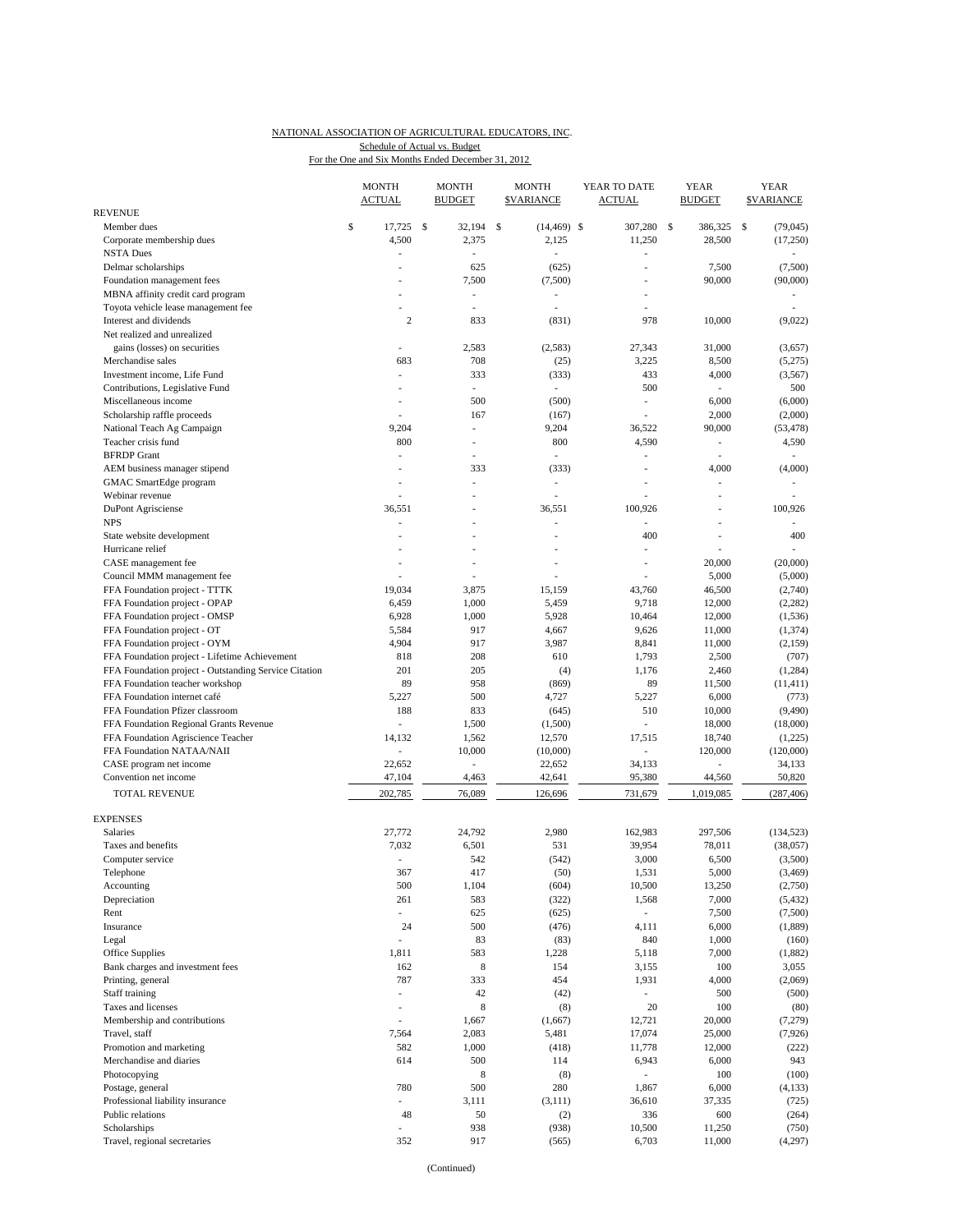### NATIONAL ASSOCIATION OF AGRICULTURAL EDUCATORS, INC. For the One and Six Months Ended December 31, 2012 Schedule of Actual vs. Budget

|                                                       | <b>MONTH</b>  | <b>MONTH</b>             | <b>MONTH</b>             | YEAR TO DATE             | <b>YEAR</b>    | <b>YEAR</b>      |
|-------------------------------------------------------|---------------|--------------------------|--------------------------|--------------------------|----------------|------------------|
|                                                       | <b>ACTUAL</b> | <b>BUDGET</b>            | <b>\$VARIANCE</b>        | <b>ACTUAL</b>            | <b>BUDGET</b>  | <b>SVARIANCE</b> |
|                                                       |               |                          |                          |                          |                |                  |
| Travel, board of directors                            |               | 3,333                    | (3,333)                  | 13,172                   | 40,000         | (26, 828)        |
| Nat'l Teach Ag Campaign                               | 11,893        | 7,500                    | 4,393                    | 55,840                   | 90,000         | (34, 160)        |
| FFA Foundation project - TTTK                         | 1.273         | 3,875                    | (2,602)                  | 27,283                   | 46,500         | (19, 217)        |
| FFA Foundation project - OPAP                         | 538           | 1,000                    | (462)                    | 3,996                    | 12,000         | (8,004)          |
| FFA Foundation project - OMSP                         | 649           | 1,000                    | (351)                    | 4,319                    | 12,000         | (7,681)          |
| FFA Foundation project - OT                           | 408           | 917                      | (509)                    | 3,561                    | 11,000         | (7, 439)         |
| FFA Foundation project - OYM                          | 1.045         | 917                      | 128                      | 4,171                    | 11,000         | (6, 829)         |
| FFA Foundation project - Lifetime achievement         | 201           | 208                      | (7)                      | 1,468                    | 2,500          | (1,032)          |
| FFA Foundation project - Outstanding service citation | 201           | 205                      | (4)                      | 1,176                    | 2,460          | (1, 284)         |
| FFA Foundation project - Smart Edge                   | ٠             | $\overline{\phantom{0}}$ |                          | $\overline{\phantom{a}}$ |                |                  |
| FFA Foundation teacher workshop                       | 838           | 958                      | (120)                    | 1.094                    | 11,500         | (10, 406)        |
| FFA Foundation internet café                          | 77            | 500                      | (423)                    | 5,378                    | 6,000          | (622)            |
| FFA Foundation Pfizer Classroom                       | 1,165         | 833                      | 332                      | 4,243                    | 10,000         | (5,757)          |
| FFA Foundation Regional Grants                        |               | 1,500                    | (1,500)                  |                          | 18,000         | (18,000)         |
| FFA Foundation Agrisciense Teachers                   | 565           | 1,562                    | (997)                    | 12,947                   | 18,740         | (5,793)          |
| FFA Foundation NATAA/NAII                             | ÷.            | 10,000                   | (10,000)                 | ä,                       | 120,000        | (120,000)        |
| DuPont Agriscience                                    | 6,546         | ٠                        | 6,546                    | 49,109                   |                | 49,109           |
| GMAC SmartEdge program                                |               |                          |                          |                          |                |                  |
| NPS expense                                           |               | 667                      | (667)                    |                          | 8,000          | (8,000)          |
| Webinar expense                                       | 99            | 100                      | (1)                      | 495                      | 1,200          | (705)            |
| Teacher crisis fund                                   | 500           | ÷,                       | 500                      | 3,000                    |                | 3,000            |
| Communities of practice expense                       |               | 917                      | (917)                    | 13,096                   | 11,000         | 2,096            |
| Substitute teacher hire behinds                       |               | 250                      | (250)                    |                          | 3,000          | (3,000)          |
| <b>NSTA</b> dues                                      |               | ٠                        | $\overline{a}$           |                          |                |                  |
| <b>Bad</b> debts                                      |               |                          |                          |                          |                |                  |
| NATAA stipends                                        |               |                          |                          | 7,375                    |                | 7,375            |
| Miscellaneous                                         | 32            | ÷,                       | 32                       | 32                       | $\overline{a}$ | 32               |
| <b>TOTAL EXPENSES</b>                                 | 74,686        | 83,137                   | (8, 451)                 | 550,998                  | 997,652        | (446, 654)       |
| <b>NET INCOME (LOSS)</b>                              | \$<br>128,099 | \$<br>(7,048)            | <sup>\$</sup><br>135,147 | 180.681<br>\$            | 21,433<br>\$   | 159,248<br>-S    |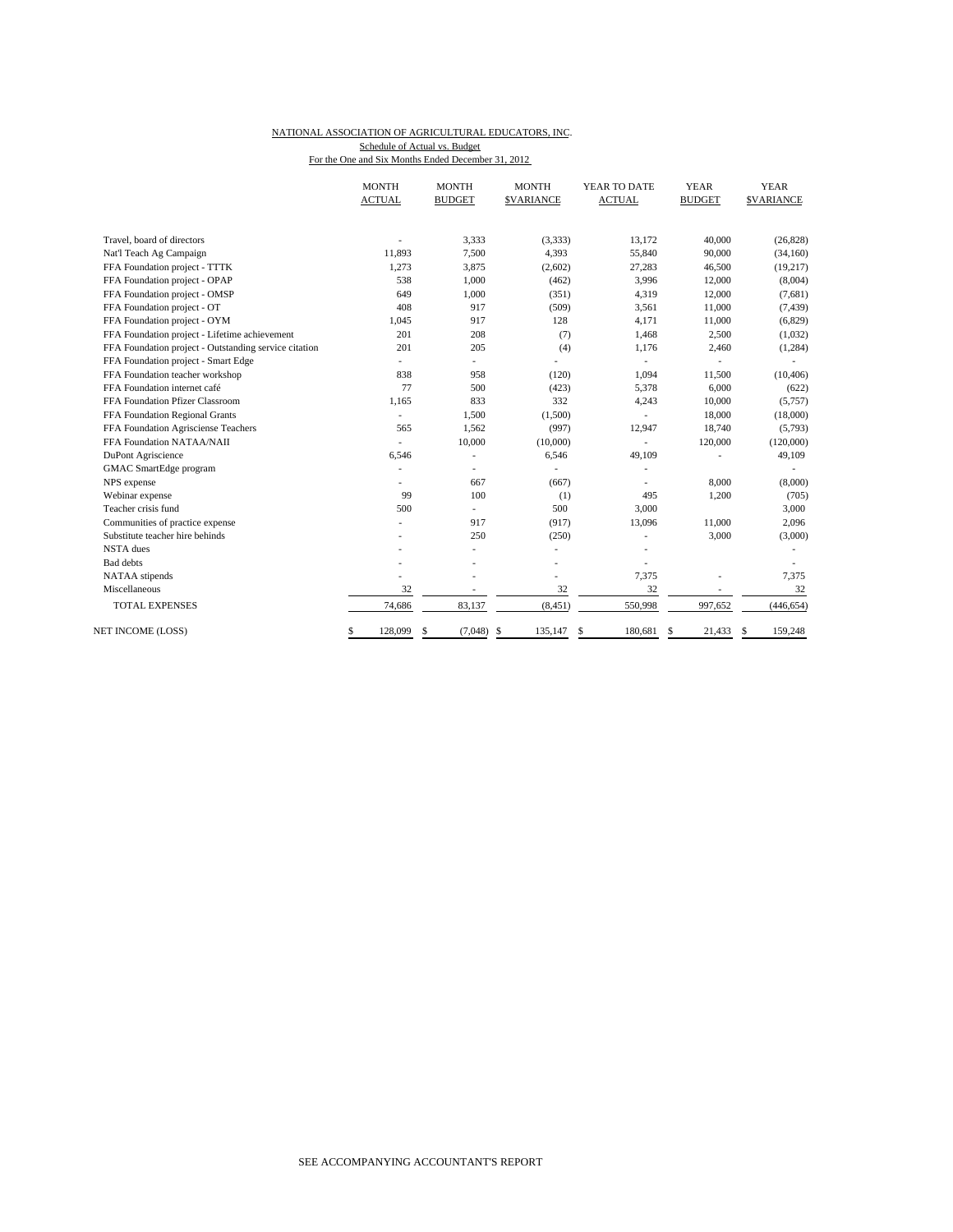### NATIONAL ASSOCIATION OF AGRICULTURAL EDUCATORS, INC. Schedule of Convention Revenue and Expenses

For the One and Six Months Ended December 31, 2012

|                                           | <b>MONTH</b>  |              | <b>MONTH</b>             |     | <b>MONTH</b>     | YEAR TO DATE             |               | <b>YEAR</b>   |                    | <b>YEAR</b>      |
|-------------------------------------------|---------------|--------------|--------------------------|-----|------------------|--------------------------|---------------|---------------|--------------------|------------------|
|                                           | <b>ACTUAL</b> |              | <b>BUDGET</b>            |     | <b>SVARIANCE</b> | <b>ACTUAL</b>            |               | <b>BUDGET</b> |                    | <b>SVARIANCE</b> |
| <b>REVENUE</b>                            |               |              |                          |     |                  |                          |               |               |                    |                  |
| Convention, registration                  | \$<br>875     | $\mathbb{S}$ | 7,083                    | Ŝ   | $(6,208)$ \$     | 54,132 \$                |               | 85,000        | $\mathbf{\hat{S}}$ | (30, 868)        |
| Convention, tickets/workshops             |               |              |                          |     |                  |                          |               |               |                    |                  |
| Convention, trade show                    |               |              |                          |     |                  | 600                      |               |               |                    | 600              |
| Convention - Ideas Unlimited              |               |              |                          |     |                  |                          |               |               |                    |                  |
| Convention - Teacher Mentor               |               |              |                          |     |                  |                          |               |               |                    |                  |
| Convention scholarship fund               | 1.357         |              |                          |     | 1.357            | 1,357                    |               |               |                    | 1,357            |
| Convention, sponsorships - FFA Foundation | 41,856        |              | 4,167                    |     | 37,689           | 41,856                   |               | 50,000        |                    | (8, 144)         |
| Convention, host state social             | 1,750         |              | $\overline{\phantom{a}}$ |     | 1,750            | 2,220                    |               |               |                    | 2,220            |
| Convention, sponsorships                  | 2,500         |              | 1,667                    |     | 833              | 17,700                   |               | 20,000        |                    | (2,300)          |
| <b>TOTAL REVENUE</b>                      | 48,338        |              | 12,917                   |     | 35,421           | 117,865                  |               | 155,000       |                    | (37, 135)        |
| <b>EXPENSES</b>                           |               |              |                          |     |                  |                          |               |               |                    |                  |
| Convention, plaques and trophies          | 1,097         |              | 167                      |     | 930              | 1,161                    |               | 2,000         |                    | (839)            |
| Convention, printing                      |               |              | ÷,                       |     |                  | 1,687                    |               |               |                    | 1,687            |
| Convention, miscellaneous                 | (922)         |              | 83                       |     | (1,005)          | (922)                    |               | 1,000         |                    | (1,922)          |
| Convention, awards                        | 402           |              | $\overline{a}$           |     | 402              | 8,994                    |               | 9,000         |                    | (6)              |
| Convention, photography                   |               |              | $\overline{a}$           |     | ÷,               |                          |               |               |                    | ä,               |
| Convention, meal functions                |               |              | 417                      |     | (417)            |                          |               | 5,000         |                    | (5,000)          |
| Convention, promotion and marketing       |               |              | 208                      |     | (208)            |                          |               | 2,500         |                    | (2,500)          |
| Convention, postage and shipping          |               |              | 125                      |     | (125)            |                          |               | 1,500         |                    | (1,500)          |
| Convention, equipment rental              |               |              | 1,250                    |     | (1,250)          |                          |               | 15,000        |                    | (15,000)         |
| Convention, workshops                     |               |              | L,                       |     |                  |                          |               |               |                    |                  |
| Convention, host state social             |               |              |                          |     |                  |                          |               |               |                    |                  |
| Convention, speakers                      |               |              |                          |     |                  |                          |               |               |                    |                  |
| Convention, trade show expense            |               |              |                          |     |                  |                          |               |               |                    |                  |
| Convention, tour expenses                 |               |              |                          |     |                  |                          |               |               |                    |                  |
| Convention, committee expense             | 1,325         |              | 245                      |     | 1,080            | 1,868                    |               | 2,940         |                    | (1,072)          |
| Convention, sponsorships - FFA Foundation |               |              | 4,167                    |     | (4, 167)         |                          |               | 50,000        |                    | (50,000)         |
| Convention, travel/board of directors     | (948)         |              | 1,167                    |     | (2,115)          | 5,424                    |               | 14,000        |                    | (8,576)          |
| Convention, staff travel                  | 280           |              | 625                      |     | (345)            | 4,273                    |               | 7,500         |                    | (3,227)          |
| Convention, other travel                  | ٠             |              | ÷,                       |     | ÷,               | $\overline{\phantom{a}}$ |               | ÷,            |                    | $\sim$           |
| <b>TOTAL EXPENSES</b>                     | 1,234         |              | 8,454                    |     | (7,220)          | 22,485                   |               | 110,440       |                    | (87,955)         |
| NET INCOME (LOSS)                         | \$<br>47,104  | S            | 4,463                    | \$. | 42,641           | \$<br>95,380             | <sup>\$</sup> | 44,560        | S                  | 50,820           |